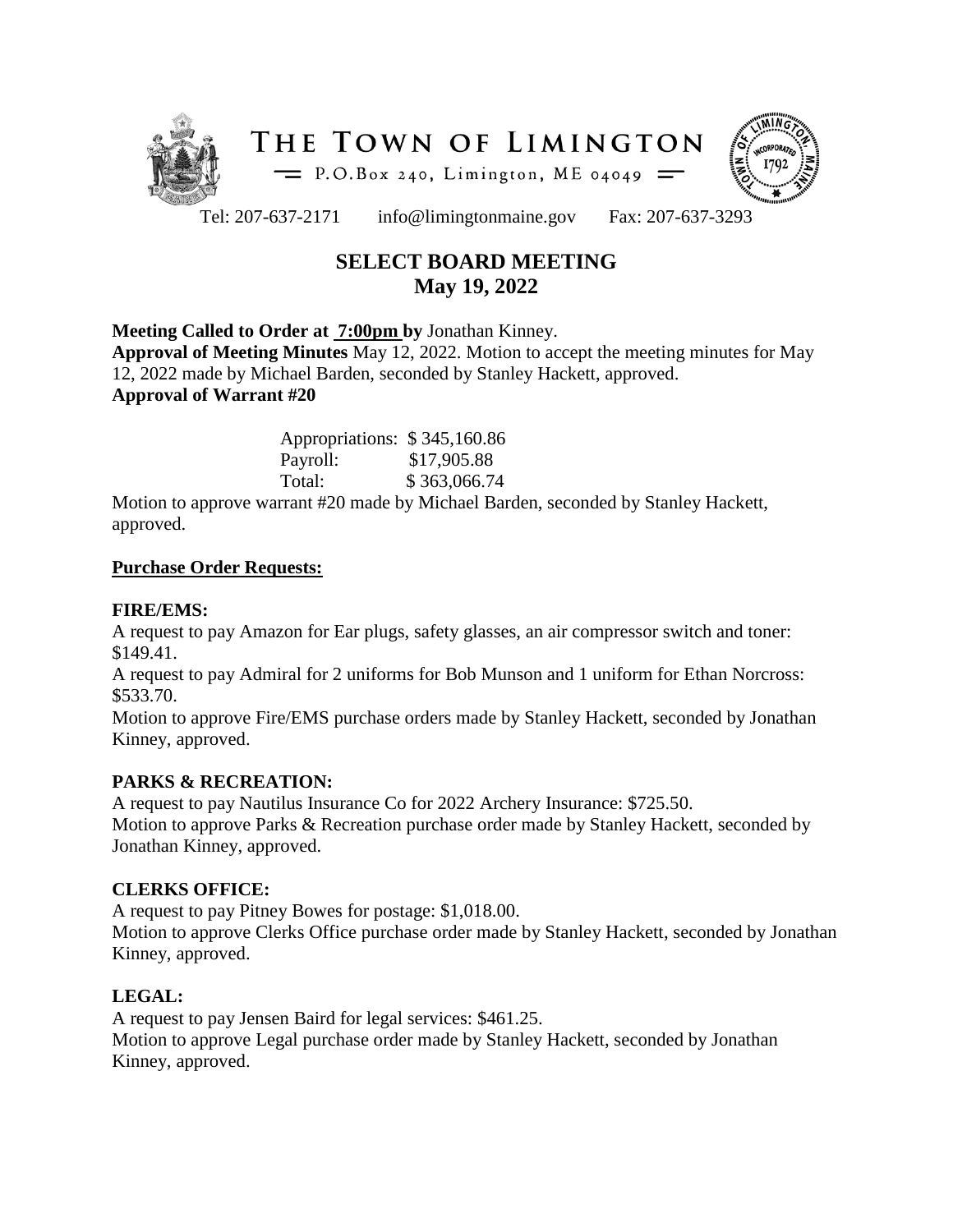#### **Old & New Business:**

Reminder: The Town of Limington is Tax Exempt; **all** purchases for the Town require a purchase order **signed in advance**. Going forward purchases made without approval that need to be reimbursed to a person, not a department, will not be reimbursed according to the town ordinance.

### **Weekly Update on Select Board activities:**

EMS Appreciation week  $\odot$  Thank you all for your hard work keeping the residents of the town safe! Big thanks to Emil and Dawn for hosting the appreciation BBQ today.

The Select board thanks the OH Committee for applying for grants.

Checked on Public Works road and shoulder work on Tucker Rd.

Cistern on Tucker Rd Sub-division is progressing.

Went to MMDY to look over the work and checking to see what was going on.

Jonathan spent some time at the Transfer Station.

MMDY cleanup went well, most cleanup was completed. The docks need some repairs before going into the water, PWD will be doing that, and one of the swim platforms needs some repair.

# **Informational Bulletin:**

# **There will be no Select Board meeting on May 26, 2022.**

MSAD#6 School Budget meeting May 26, 2022. The Select Board will be attending the meeting to vote on all 11 articles. BEHS registration at 6pm, meeting to start at 6:30pm. We encourage everyone to go and speak up.

**Transfer Station hours** are Saturday and Sunday from 9 a.m. to 4 p.m. and Wednesday 12-4 p.m. Recyclable materials go in the compactor at the Transfer Station. Transfer Station stickers are available at the Town Office. **A Transfer Station sticker must be attached to your vehicle windshield for the disposal of ALL items.**

**Trash collection changes** are beginning July  $6<sup>th</sup>$ . The week of July  $6<sup>th</sup>$ , the entire town will be collected on Wed July  $6<sup>th</sup>$ . The regular schedule will begin the following week: If your trash day is currently Tuesday, it will become Monday, if your trash day currently is Thursday, it will become Wednesday.

**General Assistance Office** is open on Tuesdays from 3-5 p.m. Applications are available anytime from the Town Clerks office during their normal business hours. Applications must be filled out and accompanied with supporting documentation and must be signed.

**Planning Board** meets at the Municipal Complex on site the first and third Monday evenings at 7pm.

**Limington Parks & Recreation** holds their meetings the second Thursday of the month after the Select Board Meeting.

**The Old Town Hall Committee** meets the first Tuesday of the month at 7 pm.